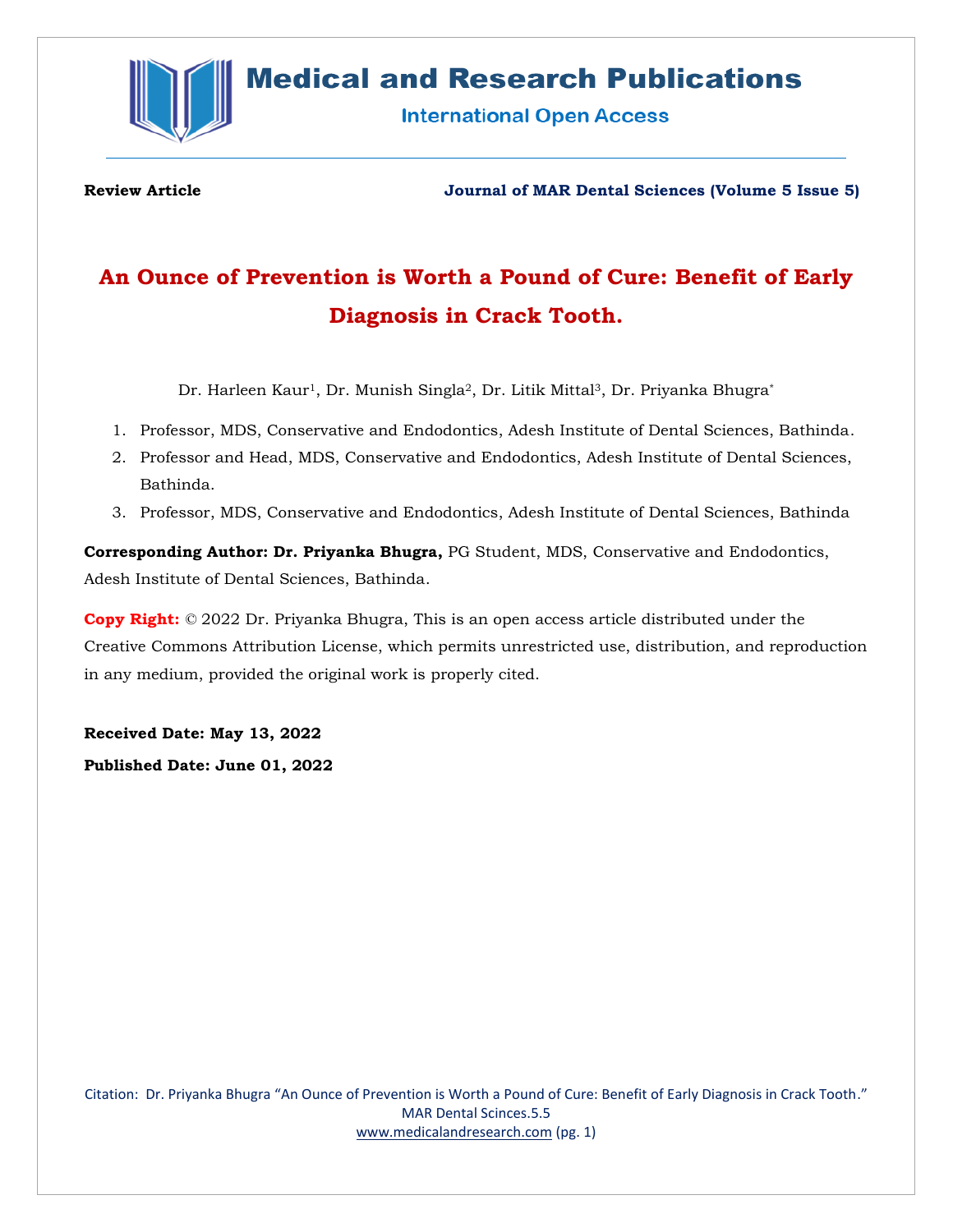## *Abstract:*

*With an increase in the life expectancy, people are living longer and wants to retain their natural dentition, as a result for this patients are opting more of complex restorative and endodontic procedures thus leaving the teeth more susceptible to cracks. Cracked tooth syndrome is a major diagnostic challenge in clinical practice which presents with bizarre of signs and symptoms which is frustrating for both the dentist as well as the patient. Successful diagnosis lies in the awareness of its presence and appropriate diagnostic tests. Thus the diagnosis and management of cracked teeth is an integral part of dental practice today. The American Association of Endodontists have classified five specific variations of cracked teeth; craze line, fractured cusp, cracked tooth, split tooth, and vertical root fracture. This review article aims in highlighting different types of cracks and the role of CBCT in diagnosing and differentiating them.*

*Key-words: Cracked tooth syndrome, CBCT, Craze line, vertical root fracture, Split tooth, Fractured cusp.*

*Key Messages: Although cracked teeth is a common problem for patients and dentists, there are evidence-based guidelines on how to prevent, diagnose, and treat cracks in teeth. The purpose of this article is to review the the different types of cracks, how to diagnose and differentiate them on CBCT and thus helping to retain the natural tooth by early diagnosis at a right stage.*

#### **Introduction**

Citation: Dr. Priyanka Bhugra "An Ounce of Prevention is Worth a Pound of Cure: Benefit of Early Diagnosis in Crack Tooth." MAR Dental Scinces.5.5 [www.medicalandresearch.com](http://www.medicalandresearch.com/) (pg. 2)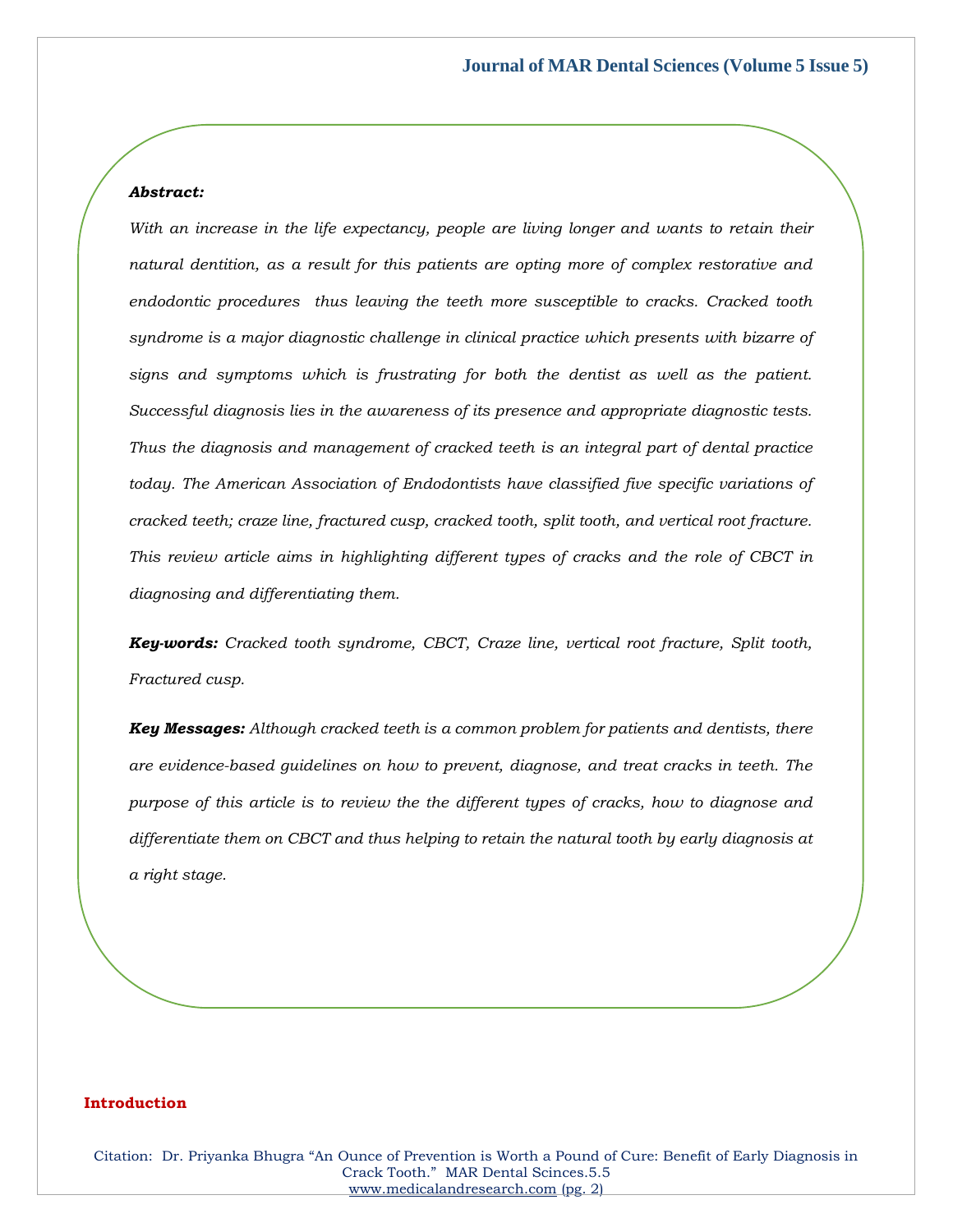Cracked tooth is a distinct type of longitudinal fracture which may extend through either or both the marginal ridges and through the proximal surface.**[**1**]**

Term cracked tooth syndrome coined by Cameron in 1964 is 'an incomplete fracture of a vital posterior tooth that involves the dentin and occasionally extends to the pulp' which was first described by Gibbs in 1954 and termed it as 'Cuspal fracture odontalgia'. **[**2,3**]**

A cracked tooth can act as a pathway for bacteria that may induce pulpal degeneration and/or periapical inflammation.**[**1,4**]** Therefore early diagnosis and treatment are essential for its management.**[**1**]**Assessment of the pattern or extent of fracture with the aid of advanced method like CBCT can help the endodontist in making a decision for the treatment to be preferred for better prognosis of involved tooth. **[**1,5**]** In this review, typical CBCT presentation of the diagnosis of five specific variations of crack/fractures of teeth will be discussed.

## **Prevalence/Incidence Rate**

Most of the studies agreed that the cracked teeth were significantly associated with intracoronal restorations and were most prevalent in mandibular molars with the disto-lingual cusp, most susceptible to fracture.**[**2,6**]** The highest prevalence rates appeared in patients over 40 years old with males being more affected.**[**6**]** Arnold reported that the force ratio on molars, premolars, and incisors is 4:2:1, with far heavier forces on the most posterior teeth.**[**7**]** Himani Sharma and K Harish S Shetty reported that non-functional cusp may be more susceptible than fuctional cusp.**[**6**]** The majority (91.7%) of the cracks were located centrally on the teeth while most (61.0%) of the cracks ran in a mesiodistal direction. Nearly half of the detected cracked tooth are seen under transillumination. **[**8**] [**Figure 1**]**



## **Figure 1.** Different tools used in identifying cracked tooth.**[**8**]**

Citation: Dr. Priyanka Bhugra "An Ounce of Prevention is Worth a Pound of Cure: Benefit of Early Diagnosis in Crack Tooth." MAR Dental Scinces.5.5 [www.medicalandresearch.com](http://www.medicalandresearch.com/) (pg. 3)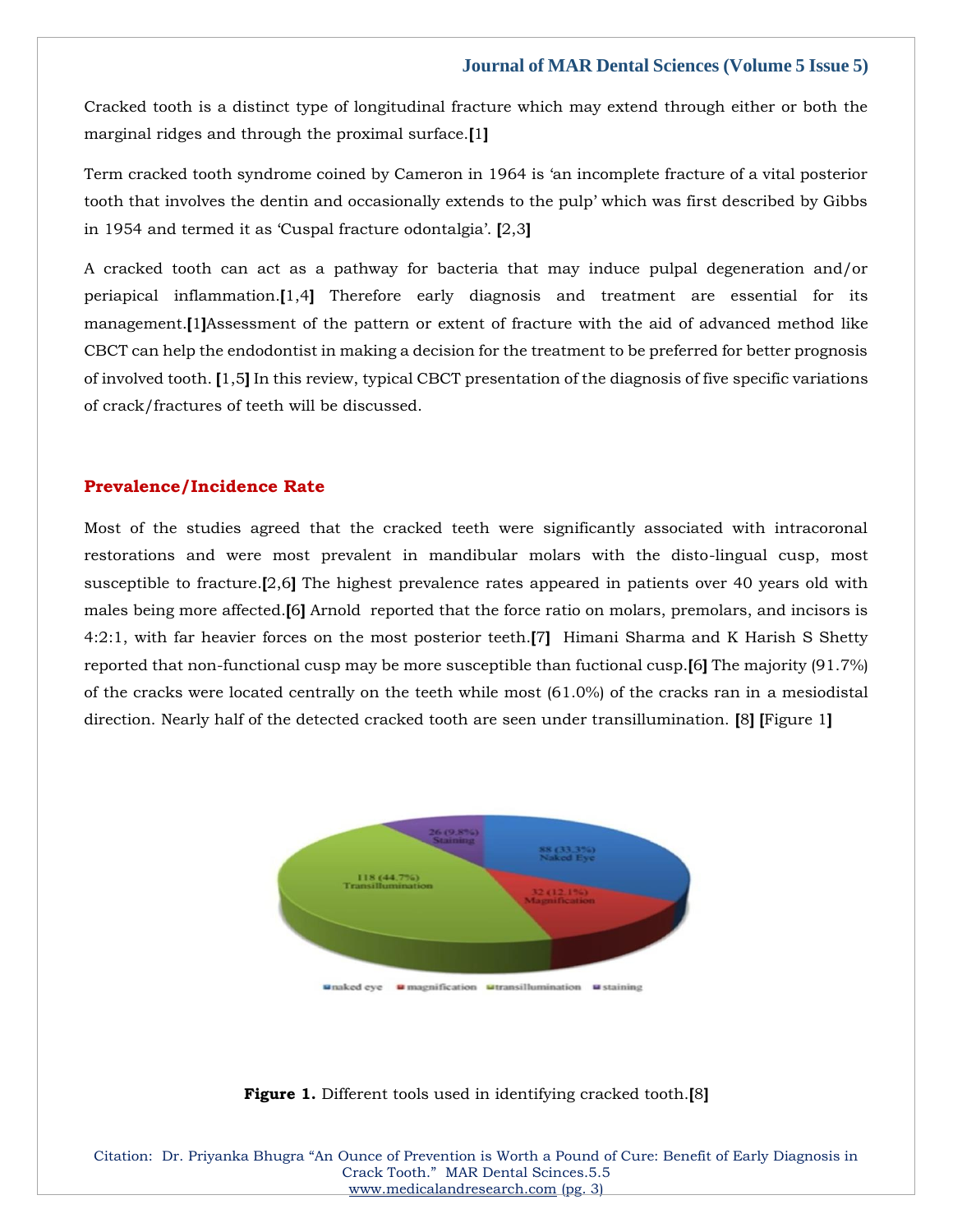## **Classification**

The American Association of Endodontists identified five types of cracked teeth in a document titled "cracking the cracked tooth code". **[**Table 1**] [**9**]**, **[**Figure 2**] [**9**]**

| S. No | Classification         | Originate          | Direction               | Symptom       | Pulp status  |
|-------|------------------------|--------------------|-------------------------|---------------|--------------|
| 1.    | Craze line             | Crown (Enamel)     | Occlusal/               | None          | Vital        |
|       |                        |                    | $F-L$                   |               |              |
| 2.    | Fractured cusp         | Crown (Enamel      | $M-D$ or                | Mild pain     | Usually      |
|       |                        | extending to       | $F-L$                   | & generally   | <b>Vital</b> |
|       |                        | dentin terminate   |                         | to biting and |              |
|       |                        | to cervical third) |                         | cold          |              |
| 3.    | Cracked tooth          | Crown + Root       | $M-D$                   | Acute pain    | Variable     |
|       |                        |                    | often central on biting |               |              |
| 4.    | Split tooth            | Crown + Root       | $M-D$                   | Marked pain   | Often        |
|       |                        | (Incomplete crack  |                         | on chewing    | root filled  |
|       |                        | separated into 2   |                         |               | so non       |
|       |                        | fragments)         |                         |               | vital        |
| 5.    | Vertical root fracture | Entire root or     | $F-L$                   | Vague pain,   | Mainly root  |
|       |                        | portion of root.   |                         | mimics        | filled-non   |
|       |                        |                    |                         | periodontal   | Vital        |
|       |                        |                    |                         | disease       |              |

**Table 1.** American Assosciation of Endodontists classification of cracked tooth.**[**9**]**

Citation: Dr. Priyanka Bhugra "An Ounce of Prevention is Worth a Pound of Cure: Benefit of Early Diagnosis in Crack Tooth." MAR Dental Scinces.5.5 [www.medicalandresearch.com](http://www.medicalandresearch.com/) (pg. 4)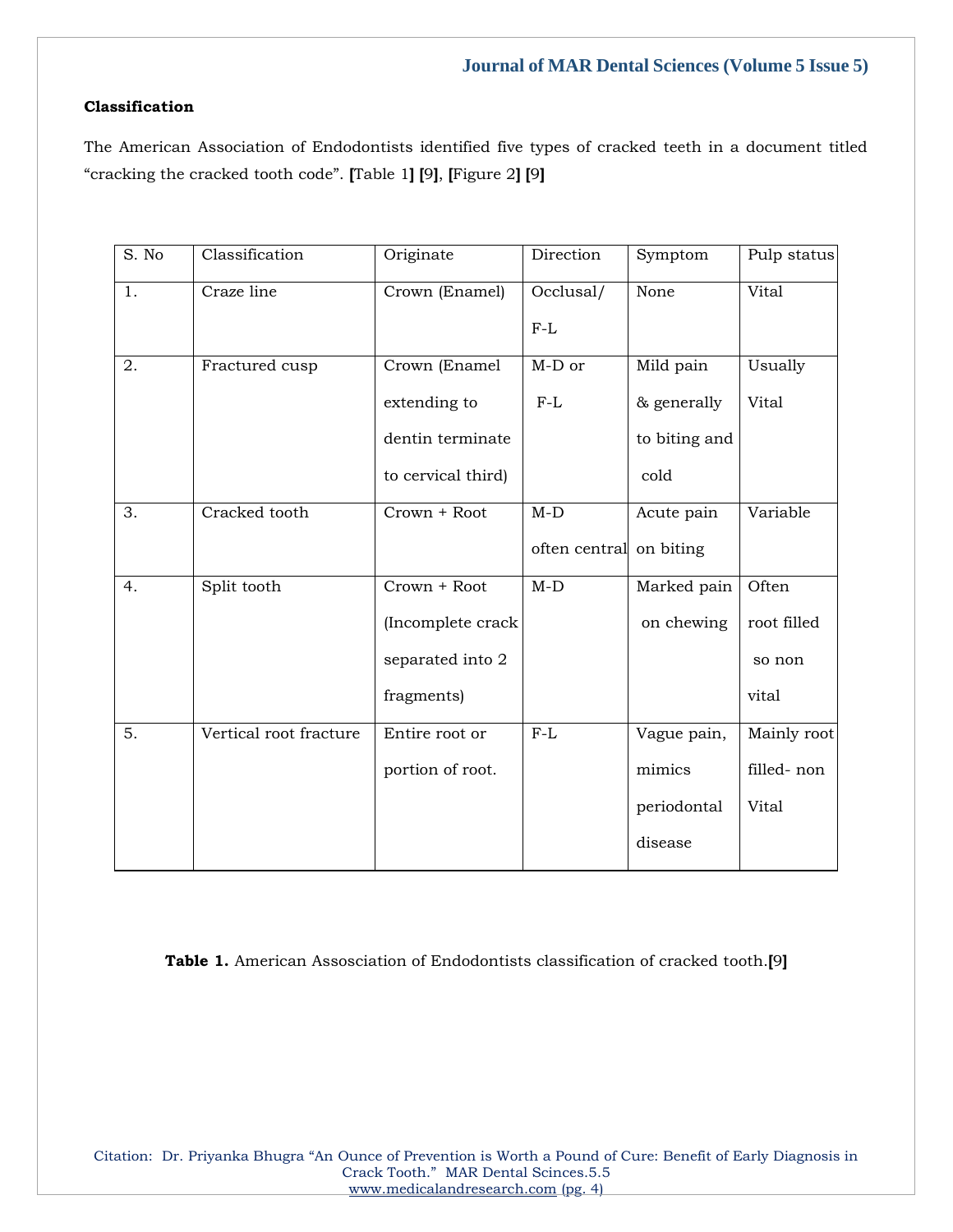

**Figure 2.** (a) Depicting visible fracture lines with the enamel suggestive of craze lines; (b) Fractured cusp terminating in the cervical part of tooth (c) Cracked tooth extending from the occlusal surface without the separation of tooth fragments (d) Split tooth causing separation of fragments (e) Vertical root fracture.**[**9**]**

## **Etiology**

Etiology of crack tooth syndrome is multifactorial. Guersten et al stated that excessive force to a healthy tooth or physiologic force to a weakened tooth can cause an incomplete fracture of enamel or dentin. **[**3,12**]**

Tooth with developmental defects tends to develop cracks on normal occlusal loading or on a slight increase in biting pressure (Christopher et al 2002 and Hiatt 1973). The higher incidence of cracked tooth syndrome in mandibular second molars may be because of their proximity to the temporomandibular joint based on the principle of the "lever" effect. (Christopher et al 2002).The fracture of cusps whether functional or non-functional are primarily associated with large intra-coronal restorations and carious lesions. Thermal cycling, damaging horizontal forces or parafunctional habits have also been implicated in the development of crack in unrestored teeth. **[**3,4,13**]**

The most common cause for an incomplete fracture is masticatory or accidental trauma, such as biting on a hard, rigid object with unusually high force or excessive removal of tooth structure during tooth preparation. Normal occlusal contact occurring on extensive occlusal or proximo-occlusal intracoronal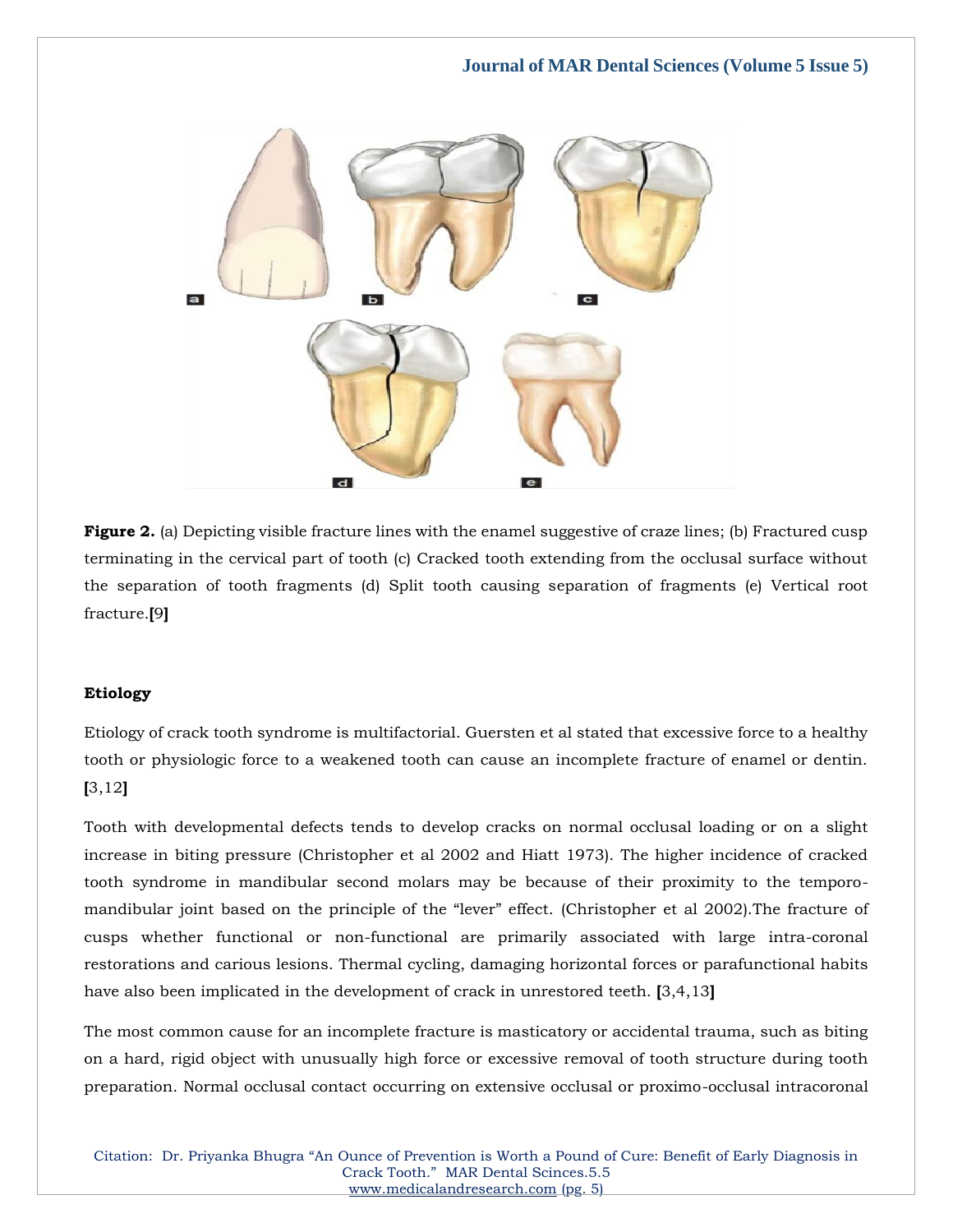restorations may subject the remaining weakened tooth structure to crack (Bales1975). Excessive condensation pressures, hygroscopic expansion of amalgam, placement of retentive pins and extensive composite restorations placed without due care for incremental technique predispose the tooth for fracture formation (Trushkowsky 1991). Over-carving of a restoration can lead to a loss of appropriate occlusal contact which can result in the extrusion of a tooth, altering the cusp fosse relationship and resulting in fracture of the non-functional cusp (Christopher et al 2002 and Bales1975).**[**3,4,12,13,14**]**

#### **Analysis and Diagnosis of cracks by CBCT**

A cracked tooth is a diagnostic problem especially in the early stage. Cracks/fractures in teeth may occur in both the horizontal and vertical directions and can involve the crown or root. Conventional periapical radiographs (PRs) can only provide a definite diagnosis of obviously displaced root fractures which are confounded by a number of factors including the regional anatomy, geometric distortion as well as superimposition of both the teeth and surrounding dentoalveolar structures, however these radiographs reveal only limited aspects, i.e a two-dimensional view of the true three-dimensional anatomy. The advancement of dental Imaging took great strides with the development of 3 Dimensional (3D) imaging i.e, CBCT, which stands for Cone beam computed tomography and is also known as Cone beam volumetric imaging (CBVI) or Cone beam volumetric tomography (CBVT). It is an outstanding threedimensional (3D) dental and maxillofacial imaging modality widely used for the diagnosis of cracks which are very difficult to be identified by naked eye alone or with the help of periapical radiographs, only CBCT provides 100% visualization of cracked tooth images with high spatial resolution. **[**5,15**]**

Craze lines are diagnosed by direct visualization and transillumination and CBCT is not required.**[**16**]**

Fractured cusps are relatively easy to diagnose and are found incidentally on CBCT imaging.**[**16**] [**Figure 3A**]**



Citation: Dr. Priyanka Bhugra "An Ounce of Prevention is Worth a Pound of Cure: Benefit of Early Diagnosis in Crack Tooth." MAR Dental Scinces.5.5 [www.medicalandresearch.com](http://www.medicalandresearch.com/) (pg. 6)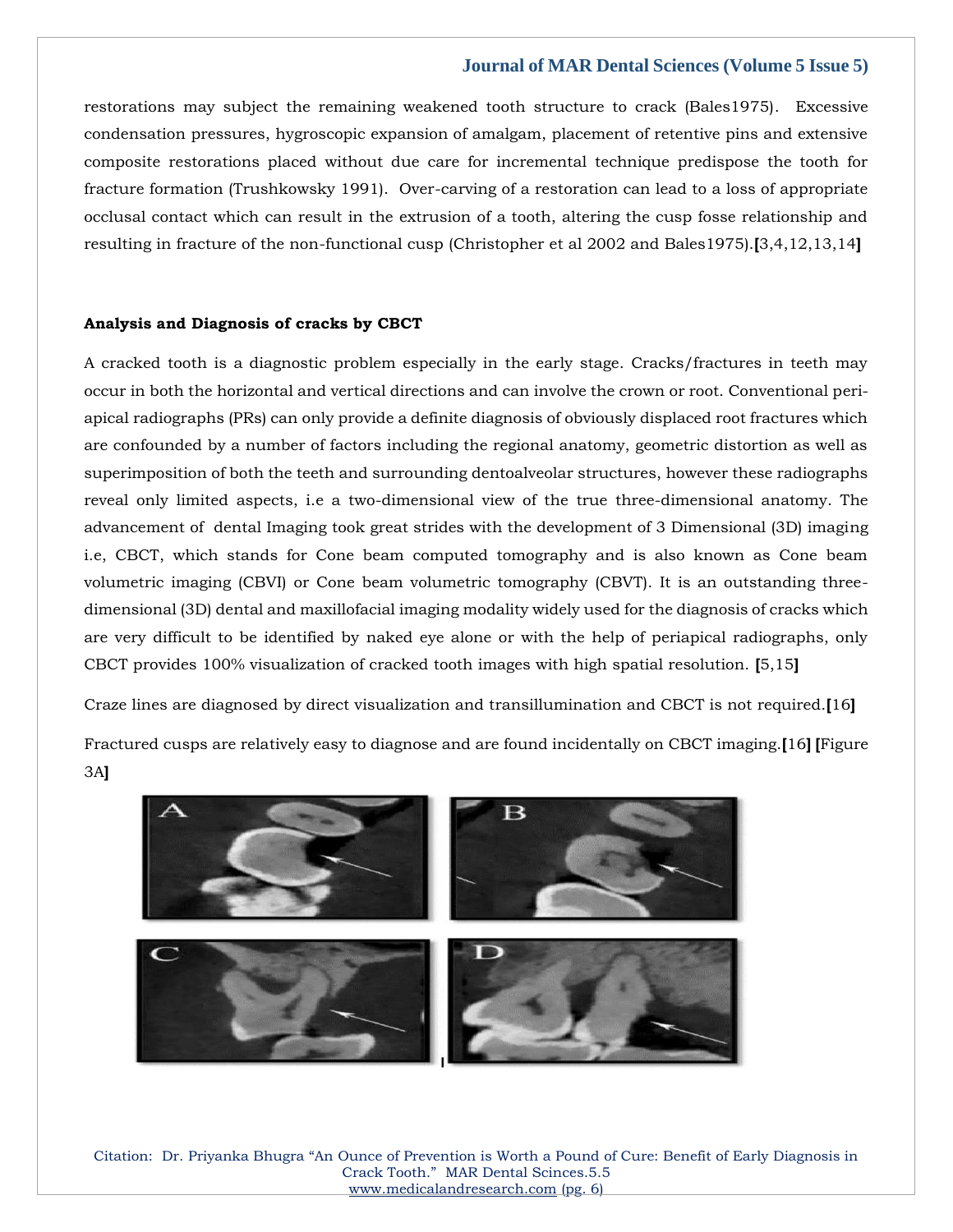**Figure 3.** (A,B) Axial images in tooth 16 shows a complete fracture of the mesiopalatal cusp (arrows); (C,D) Coronal and sagittal images shows that the fracture initiates from the crown of the tooth and extends subgingivally (arrows).**[**16**]**

**Cracked tooth** are difficult to be seen by naked eye, only CBCT provides 100% visualization of cracked tooth images.**[**Figure 4a-c**]**





**Figure 4.** (a,b) CBCT evaluation revealed thin linear cracked line in coronal part of 27 tooth along the mesiodistal tooth surface which was extending to the pulp but cracked line was not extended below the CEJ of tooth. c) Cracked line favour the prognosis as it is not extended below the CEJ of tooth.**[**17**]** 

Citation: Dr. Priyanka Bhugra "An Ounce of Prevention is Worth a Pound of Cure: Benefit of Early Diagnosis in Crack Tooth." MAR Dental Scinces.5.5 [www.medicalandresearch.com](http://www.medicalandresearch.com/) (pg. 7)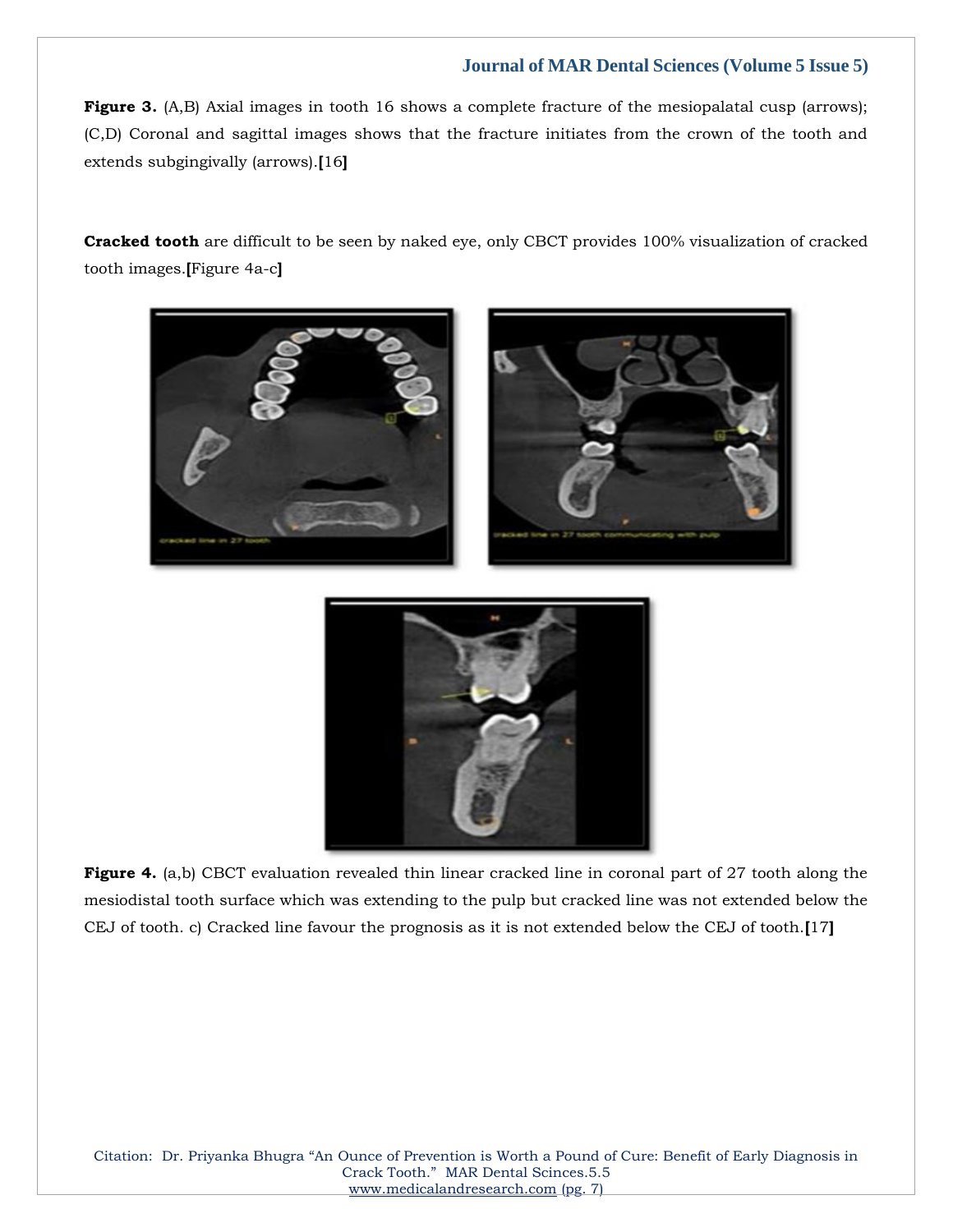**Split teeth** leads to obvious separation of segments and are easy to identify. CBCT is sometimes used to determine the extent of root involvement, periapical and periodontal status for incomplete split tooth.**[**16**] [**Figure 5**]**



**Figure 5.** A split tooth 25, axial image showing a mesiodistal hair-like hypodense line (arrow) that is present on the crown but gradually disappears on the root.**[**16**]**

**Vertical root fracture** are complete fractures with obvious separation of the fracture fragments and are easily diagnosed on CBCT.**[**5,16**] [**Figure 6**]**



**Figure 6.** Vertical root fracture extending from crown to apical one third root favoring poor prognosis.**[**18**]**

Citation: Dr. Priyanka Bhugra "An Ounce of Prevention is Worth a Pound of Cure: Benefit of Early Diagnosis in Crack Tooth." MAR Dental Scinces.5.5 [www.medicalandresearch.com](http://www.medicalandresearch.com/) (pg. 8)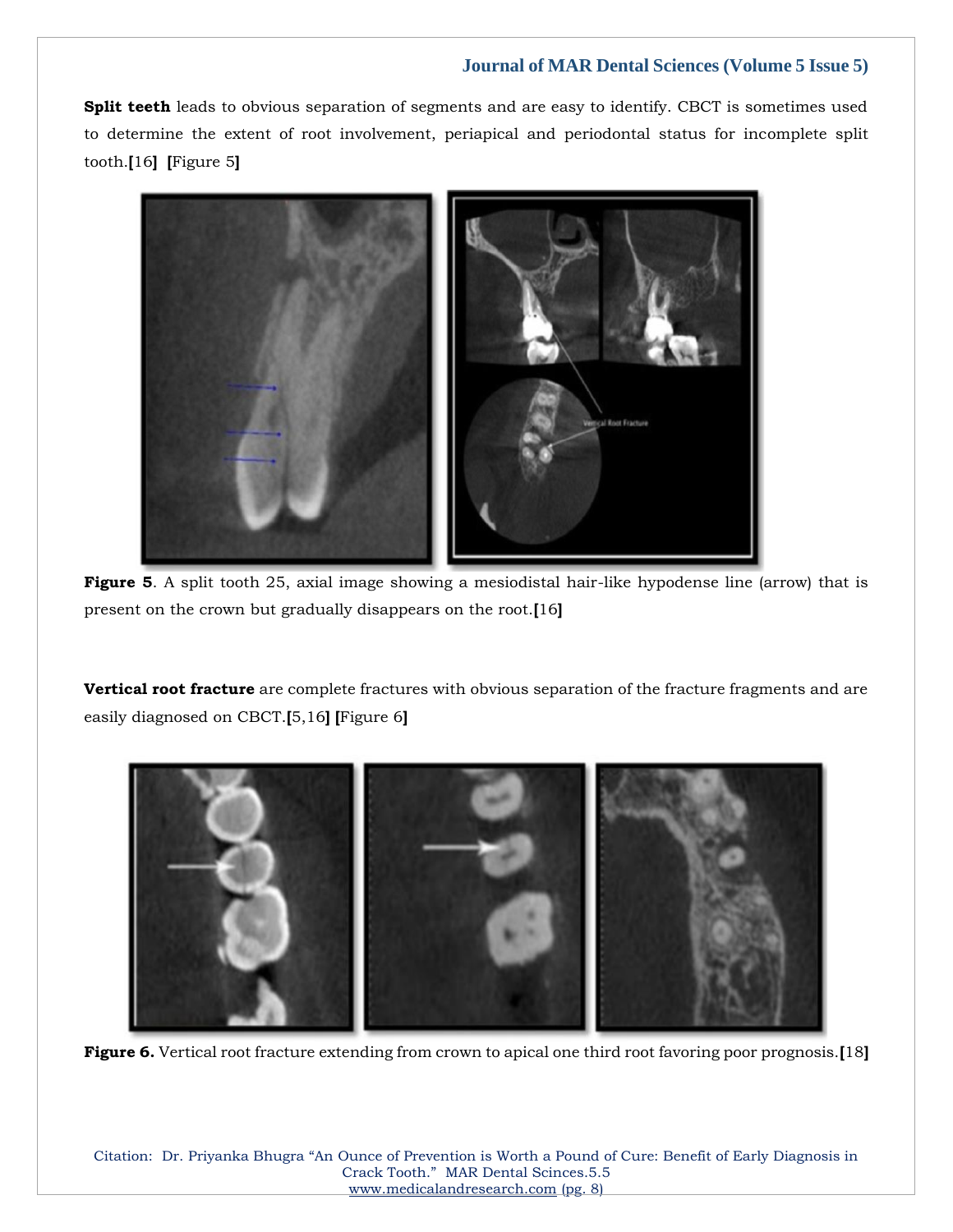## **Conclusion**

Diagnosis is not the end but the beginning of solution. Due to changed eating habits and stresses in today's generation, cracks and fractures are very common. Epidemiological data reveals that cracks or fractures in teeth are the third most common cause of tooth loss**[**19**]**. Early diagnosis is a weapon to save the tooth from a sacrifice but main issue is the stage of diagnosis. There is limited clinical evidence available in the dental literature to substantiate the use of any definitive restorative techniques. The extent of the fracture, the time of intervention and the type of restoration are crucial parameters in determining the outcome of the treatment.**[**10**]** Management options vary according to clinical need from replacement of the fractured cusp with a simple restoration to placement of an extracoronal restoration with adequate cuspal protection.<sup>[4]</sup> Careful clinical examination and inspection, supplemented by specialized tests such as the non-axial application of pressure to cusps, will be conclusive, hence newer diagnostic aids should be used at right stage to initiate proper treatment plan.

## **References**

1. Chakravarthy PVK, Telang LK, Nerali J, Telang A. Cracked Tooth: A report of two cases and role of cone beam computed tomography in diagnosis. Case Reports in Dentistry. 2012;15:1-6

2. Kahler W. The cracked tooth conundrum: Terminology, classification, diagnosis, and management. American Journal of dentistry. 2008;21:275-82

3. Sharma H, Shetty KHS. Crack tooth syndrome and its management. International Journal of Advanced Research. 2016;5:1161-66

4. Lynch CD, McConnell RJ. The cracked tooth syndrome. Journal of the Canadian Dental Association. 2012;68:470-75

5. Sridharan S, Gokul V, Sukumaran T, Gupta A, Ostwani EO, Alaa. Applications of CBCT in endodontics. Oral Diseases. 2020;42:1-15

6. Lubisch EB, Hilton TJ, Ferracane J. Cracked teeth: A review of the literature. Journal of Esthetic and Restorative dentistry. 2010;22:158–67

7. Shikder AHM, Quader SMA, Chowdhury SS, Begum F, Hasan MN. Management of cracked tooth syndrome: A case Report. Update dental college journal. 2014;4:53-8.

8. Ogundare TO, Ajayi DM, Idon PI, Bamise CT, Oginni AO, Esan TA. Prevalence and distribution of cracked posterior teeth among adult patients. Open Journal of Stomatology. 2020;10:74-86

9. Hasan S, Singh K, Salati N. Cracked tooth syndrome: Overview of literature. International Journal of Applied and Basic Medical Research. 2015;5:164-68.